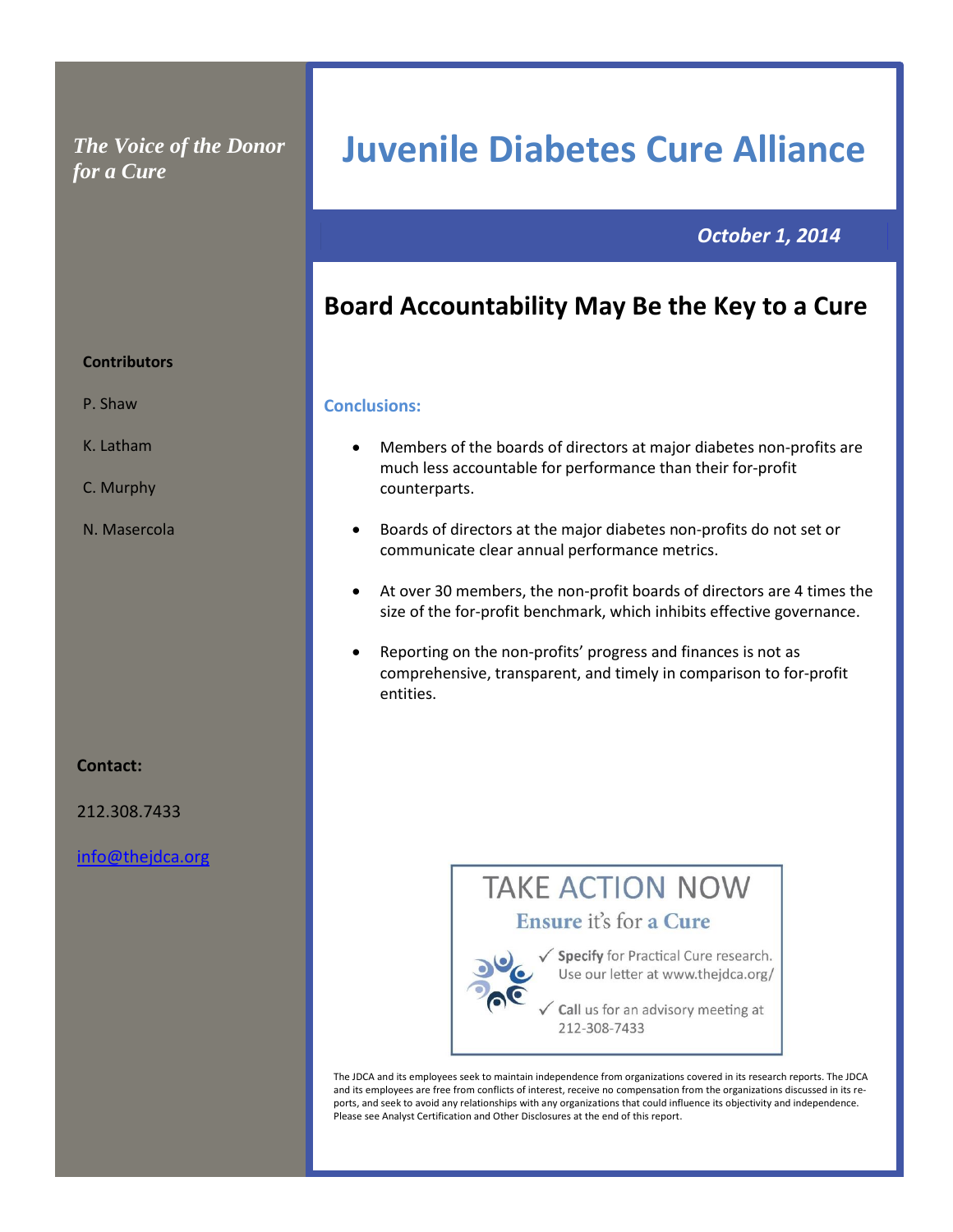# **Board Accountability May Be the Key to a Cure Board Accountability May Be the Key to a Cure**

The boards of directors at the major diabetes non-profits have a greater ability than any other single group of people to accelerate a T1D cure. As the highest governing body at the non-profits, board members set the organization's overall strategic direction and hold the final vote on where the organization focuses resources. They are the ones who can decide whether to bear down on a cure or concentrate on other things.

This report will review the role of the boards at the non-profits and recommend some ways to optimize their effectiveness. For-profit board duties stand as the benchmark because they have been honed to drive performance and accountability. By comparison, non-profit boards of directors are far less accountable for their organization's performance, a situation which must materially change in order to have a chance at a T1D cure in the near future.

While there are many similarities between the boards of directors at for-profits and the major diabetes non-profits, the differences (highlighted in bold in the chart below) are substantial and important.

|                                          | <b>For-Profit Norm</b>                                             | <b>JDRF</b>                                                                                                                 | <b>ADA</b>                                                            |  |
|------------------------------------------|--------------------------------------------------------------------|-----------------------------------------------------------------------------------------------------------------------------|-----------------------------------------------------------------------|--|
| Accountability                           | $\triangleright$ Accountable to shareholders                       | <b>Accountable to other</b><br>⋗<br>board members                                                                           | <b>Accountable to other</b><br>↘<br>board members                     |  |
| <b>Number of Board</b><br><b>Members</b> | $\triangleright$ Typically 6-12                                    | ⋗<br>34 (see appendix A)                                                                                                    | $\blacktriangleright$<br>38 (see appendix B)                          |  |
| Appointment/<br><b>Election</b>          | Elected by shareholders<br>➤                                       | ⋗<br>Appointed by executives or<br>board members                                                                            | Appointed by executives or<br>⋗<br>board members                      |  |
| <b>Composition of</b><br><b>Boards</b>   | A range of relevant,<br>➤<br>specialized skills and<br>experiences | $\blacktriangleright$<br><b>Primarily fundraisers</b><br>(individuals who either<br>make or raise substantial<br>donations) | 2/3 scientific or medical<br>➤<br>experts; 1/3 fundraisers            |  |
| <b>Main Duties</b>                       | $\triangleright$ Strategic direction                               | ➤<br>Strategic direction                                                                                                    | ⋗<br>Strategic direction                                              |  |
|                                          | $\triangleright$ Annual key performance<br>indicators              | ⋗<br>No annual key<br>performance indicators                                                                                | ⋗<br>No annual key<br>performance indicators                          |  |
|                                          | $\triangleright$ Hiring/firing CEO                                 | $\blacktriangleright$<br>Hiring/firing CEO                                                                                  | $\blacktriangleright$<br>Hiring/firing CEO                            |  |
|                                          | Executive compensation,<br>particularly performance pay            | ⋗<br>Executive compensation,<br>but minimal use of<br>performance pay                                                       | Executive compensation,<br>⋗<br>but minimal use of<br>performance pay |  |
|                                          | Annual budget approval<br>➤                                        | Annual budget approval<br>➤                                                                                                 | Annual budget approval<br>➤                                           |  |
| <b>Financial reporting</b>               | Quarterly performance<br>updates                                   | ⋗<br>No quarterly performance<br>updates                                                                                    | No quarterly performance<br>⋗<br>updates                              |  |
|                                          | Annual financials filing:<br>➤<br>Within 90 days of year end       | Annual financials filing: 3+<br>≻<br>months after year end                                                                  | <b>Annual financials filing: 5</b><br>➤<br>months after year end      |  |
|                                          | Publish annual report within<br>3 months of year end               | Publish annual report 10<br>≻<br>months after year end                                                                      | Variable depending on year<br>➤                                       |  |

**Boards of Directors Comparison: For-Profit Norms vs. Major Diabetes Non-Profits**

In nearly all cases, the non-profits would benefit from adopting or at least moving closer to the for-profit norm. A few highlights are as follows:

- **Board members must be externally accountable**. Whereas for-profits boards of directors are directly accountable to shareholders who have the power to elect and remove board members, non-profit board members can only be appointed or removed by fellow board members, which consolidates power in an insulated bubble. As other JDCA reports have contended, the non-profits would do well to create a structure that makes the board of directors directly accountable to the non-profit's broad base of donors, who are the closest equivalent to shareholders.
- **The non-profit boards are too large for highly effective leadership**. For-profit boards are sized to be large enough to reflect a desirable range of skills and experiences, but small enough to allow for highly-engaged group discussion. As a result, roughly half of all for-profit boards have 7-9 members (according to the National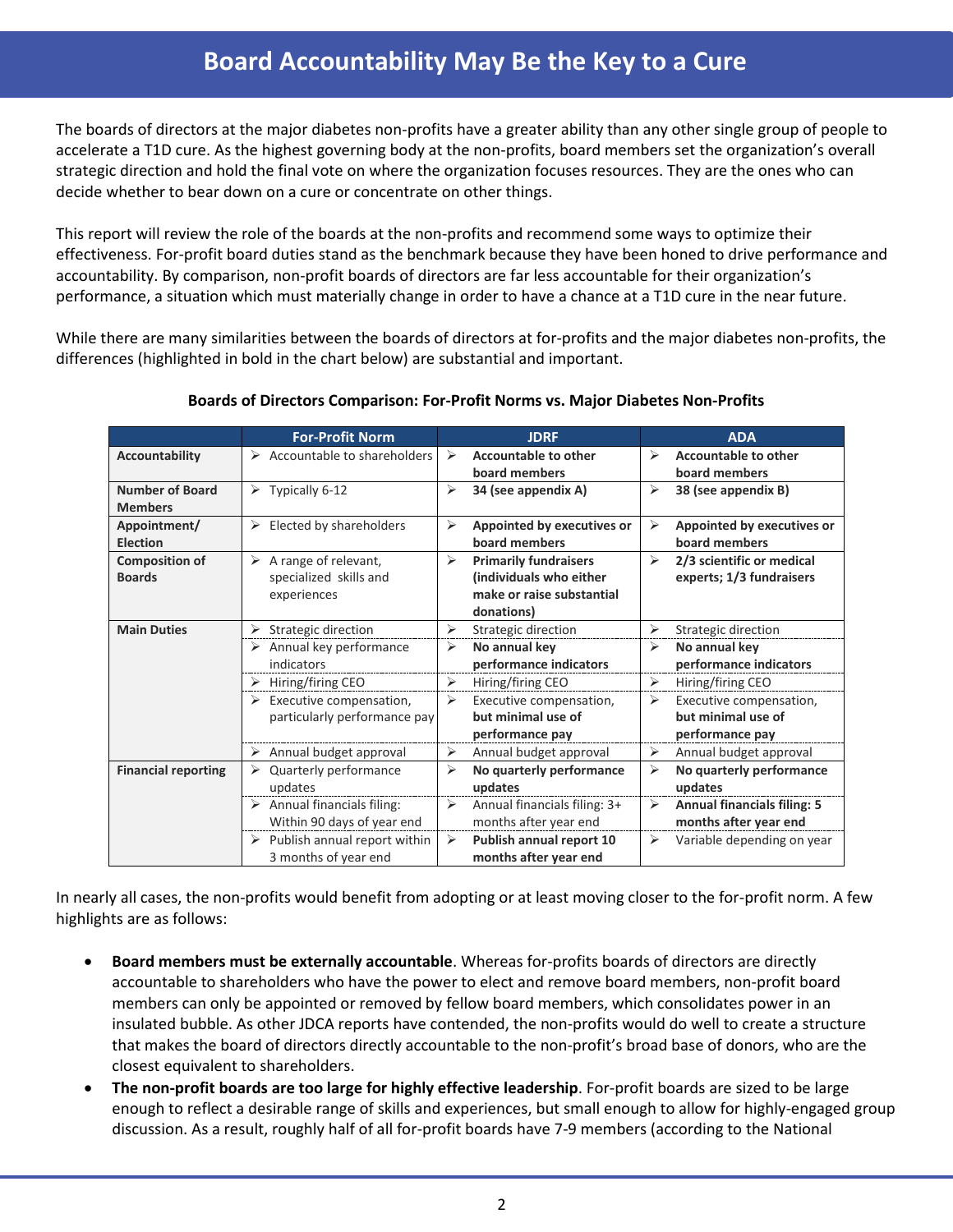# **Board Accountability May Be the Key to a Cure**

Association of Corporate Directors). The diabetes non-profits have 4 times that amount, with JDRF at 34 members and the ADA at 38, which makes it difficult to achieve high levels of engagement and unified focus.

- **Boards should adopt and make transparent annual key performance measures that demonstrate progress toward a cure.** Ensuring that key performance indicators are in place is absolutely fundamental to any high performing organization, and is a key responsibility of the board of directors in the for-profit environment. Without setting such metrics on an annual basis, an organization is unfocused and unable to evaluate whether it is making progress towards its goals. The non-profits do not set annual performance metrics for cure progress. We strongly believe that before each operating year, such measures should be identified, implemented, and shared with the general public.
- **Reporting on progress should be more frequent, timely, and comprehensive.** The non-profits communicate much less frequently and in a less timely fashion than for-profit companies. For-profit companies publish performance reports on a quarterly and annual basis, and do so quickly after the close of the quarter and year. By contrast, the non-profits only communicate performance on an annual basis and do so many months after the year-end. More regular and comprehensive reporting on progress toward the annual key performance measures improves accountability, and ultimately performance. Communicating with donors as if they were shareholders is a win-win. Donors win because they are kept up to date about progress and can make informed giving decisions; the non-profits win because they deepen trust with donors, which ultimately boosts giving.

#### **Recommendations for the major type 1 diabetes non-profits**

We urge JDRF and the ADA to adopt five recommendations in how they utilize their boards of directors:

- *1. Make the board of directors accountable to donors. Nominated by leadership; elected by the donor base.*
- *2. Reduce the size of the boards to under 15. Large enough to represent all necessary skills; small enough to have a meaningful discussion.*
- *3. Implement key performance metrics on an annual basis. Enhanced transparency and accountability.*
- *4. Tie a meaningful portion of executive compensation to these key performance metrics. Clear direction and accountability.*
- *5. Publish an annual report within 90 days of the year-end. More informed = more trust.*

A common reaction to this discussion about the role of the board of directors is to point out the clear differences between for-profit and non-profit companies. However, the recommendations above have little downside other than to challenge the way things have historically been done. And they have the enormous upside of increasing accountability, focus, and,ultimately, performance. The non-profit boards have operated the old way for 50 years with no cure in sight. It is time for productive change, and there is no better place to start than by updating the role of the boards of directors.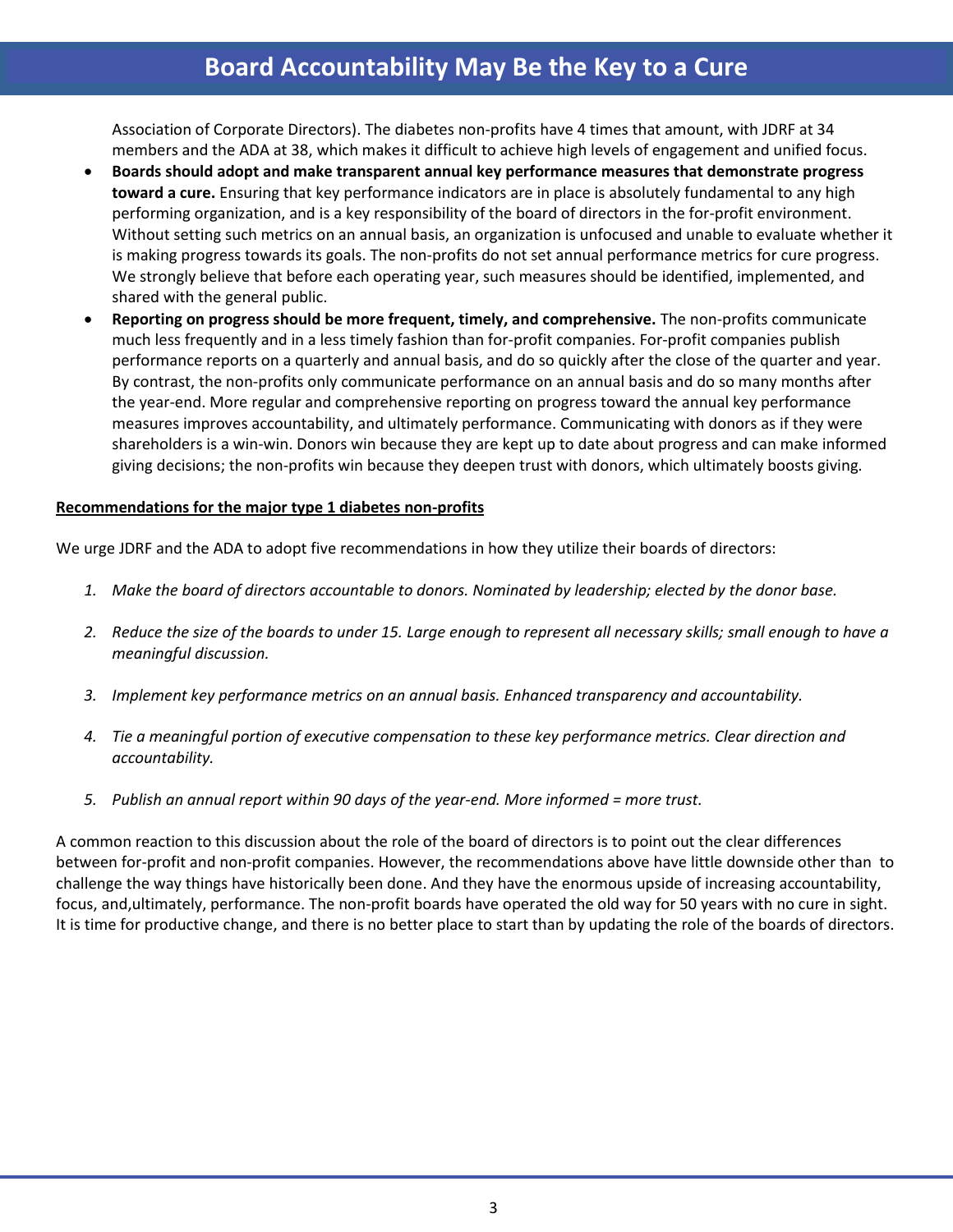#### **Appendix A: JDRF Board of Directors**

### **Officers**

**Mary Tyler Moore International Chairman** 

**Karen Case** Treasurer/Chair, Finance **Robert Wood Johnson IV** Chairman of JDRF

Max C. (Tom) Chapman III Secretary/Chair, Nominating & Governance

#### **John Brady** Chairman, International Board of **Directors**

### International Board of Directors for Fiscal Year 2015

**Diane Adams Randy Anderson Karen Case Matthew Cohn** Nanette DeTurk **Michelle Griffin Red Maxwell** Preetish Nijhawan Lisa Reed Lorne Shiff **Lorraine Stiehl** 

**Shannon Allen Grant Beard** Max C. (Tom) Chapman III **Rebecca Davies** Pam Edmonds Nicole Johnson **Scott McCormick Carol Oxenreiter** David Rehr **Larry Soler Wendy Wood** 

Lisa Altman **John Brady Timothy Clark Maarten de Groot Mark Fischer-Colbrie** Mike Lee Stephen Newman, MD **Bill Parsons** Pam Sagan **Timothy St. Clair**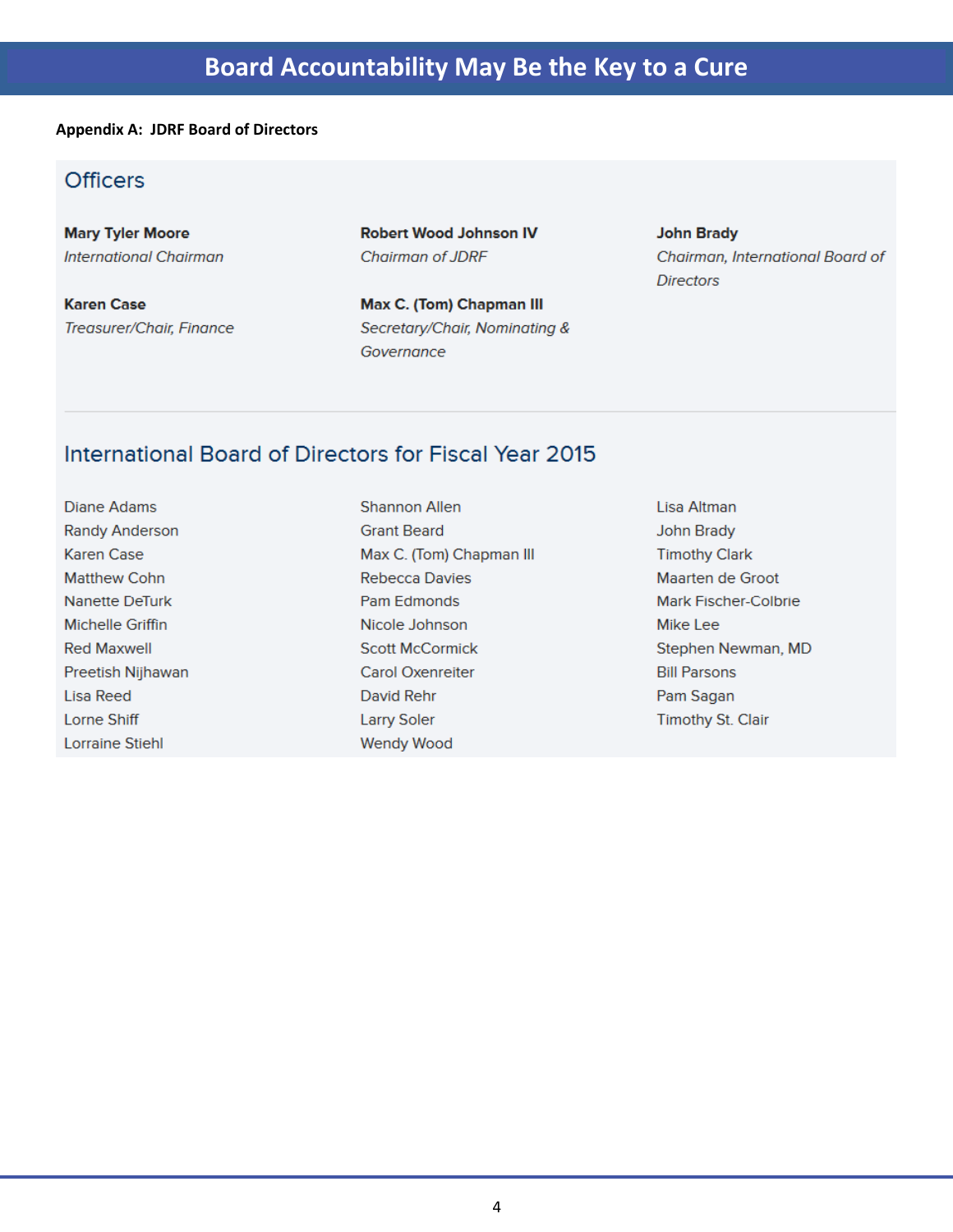#### **Appendix B: ADA Board of Directors**

| <b>Dwight Holing</b><br><b>Chair of the Board</b><br>Orinda, CA                                                    |                                                                                                            |                                                                                                                                                  |                                                                                                         |                                                                           |                                                                                                                      |
|--------------------------------------------------------------------------------------------------------------------|------------------------------------------------------------------------------------------------------------|--------------------------------------------------------------------------------------------------------------------------------------------------|---------------------------------------------------------------------------------------------------------|---------------------------------------------------------------------------|----------------------------------------------------------------------------------------------------------------------|
| <b>Marjorie Cypress,</b><br>PhD, C-ANP, CDE<br>President, Health<br><b>Care &amp; Education</b><br>Albuquerque, NM | Elizabeth Seaquist,<br><b>MD</b><br>President.<br><b>Medicine &amp; Science</b><br>Minneapolis, MN         | Robert J. Singley,<br><b>MBA</b><br>Secretary/Treasurer<br>Rockaway, NJ                                                                          | <b>Suzanne Berry,</b><br>MBA, CAE<br><b>Interim Chief</b><br><b>Executive Officer</b><br>Alexandria, VA | Nina Agbayani, RN,<br><b>BSN</b><br><b>Board Member</b><br>Phoenix, AZ    | John E. Anderson,<br>MD<br><b>Immediate Past</b><br>President.<br><b>Medicine &amp; Science</b><br>Nashville, TN     |
| Samuel Arce, MD,<br><b>FAAFP</b><br><b>Board Member</b><br>Jamaica, NY                                             | <b>Brian Bertha</b><br><b>Board Member</b><br>South San<br>Francisco, CA                                   | Anthony J. Cannon,<br><b>MD, FACE</b><br><b>Board Member</b><br>Mt. Laurel, NJ                                                                   | Michael Ching, CPA<br><b>Board Member</b><br>Honolulu, HI                                               | <b>Kieth Cockrell</b><br><b>Board Member</b><br>Troy, MI                  | <b>Samuel</b><br>Dagogo-Jack, MD,<br><b>FRCP</b><br>President-Elect.<br><b>Medicine &amp; Science</b><br>Memphis, TN |
| <b>Jay Dunigan</b><br><b>Board Member</b><br>Londonderry, NH                                                       | <b>Richard Farber.</b><br><b>MBA</b><br>Secretary /<br><b>Treasurer-Elect</b><br>Pacific Palisades.<br>CА  | Lurelean B. Gaines.<br>RN, MSN<br><b>Immediate Past</b><br>President, Health<br><b>Care &amp; Education</b><br>Monterey Park, CA                 | Gina Gavlak, RN.<br><b>BSN</b><br><b>Board Member</b><br>Sheffield Village,<br>0H                       | David A. DeMarco,<br>PhD<br><b>Board Member</b><br>Wakefield, RI          | George L. King, MD<br><b>Board Member</b><br>Dover, MA                                                               |
| David G. Marrero,<br><b>PhD</b><br>President-Elect,<br><b>Health Care &amp;</b><br>Education<br>Indianapolis, IN   | Alvin C. Powers,<br>MD<br><b>Board Member</b><br>Nashville, TN                                             | Aida L. Giachello,<br>PhD<br><b>Board Member</b><br>Chicago, IL                                                                                  | Jay A. Jimenez<br><b>Board Member</b><br><b>New Brunswick, NJ</b>                                       | <b>Henry Rodriguez</b> ,<br>MD<br><b>Board Member</b><br>Tampa, FL        | Kevin Ryan, CPA<br><b>Board Member</b><br>Holland, PA                                                                |
| J. Russell<br>McClellan, MBA<br><b>Board Memeber</b><br>Simi Valley, CA                                            | <b>Desmond Schatz.</b><br>MD<br><b>Vice President,</b><br><b>Medicine &amp; Science</b><br>Gainesville, FL | Margaret (Maggie)<br>Powers, PhD, RD,<br><b>CDE</b><br><b>Vice President.</b><br><b>Health Care &amp;</b><br><b>Education</b><br>Minneapolis, MN | Jane E.B. Reusch,<br>MD<br><b>Board Member</b><br>Denver, CO                                            | Robin J.<br>Richardson<br>Vice Chair of the<br><b>Board</b><br>Tigard, OH | Patrick L. Shuler,<br><b>CPA</b><br><b>Immediate Past</b><br>Secretary/Treasurer<br>Virginia Beach, VA               |
| Karen D. Talmadge,<br><b>PhD</b><br><b>Immediate Past</b><br><b>Chair of the Board</b><br>Los Altos Hills, CA      | Guillermo<br>Umpierrez, MD,<br><b>FACP, FACE</b><br><b>Board Member</b><br>Atlanta, GA                     | Patti Urbanski,<br>MEd, RD, LD, CDE<br><b>Board Member</b><br>Cloquet, MN                                                                        | <b>Umesh Verma</b><br><b>Board Member</b><br>Houston, TX                                                | Janel Wright, JD<br>Chair of the<br><b>Board-Elect</b><br>Anchorage, AK   | <b>Roniece Weaver,</b><br>MS, RD, LD<br><b>Board Member</b><br>Windermere, FL                                        |

Wendy A. Wright, RN, MHS **Board Member** Nashville, TN